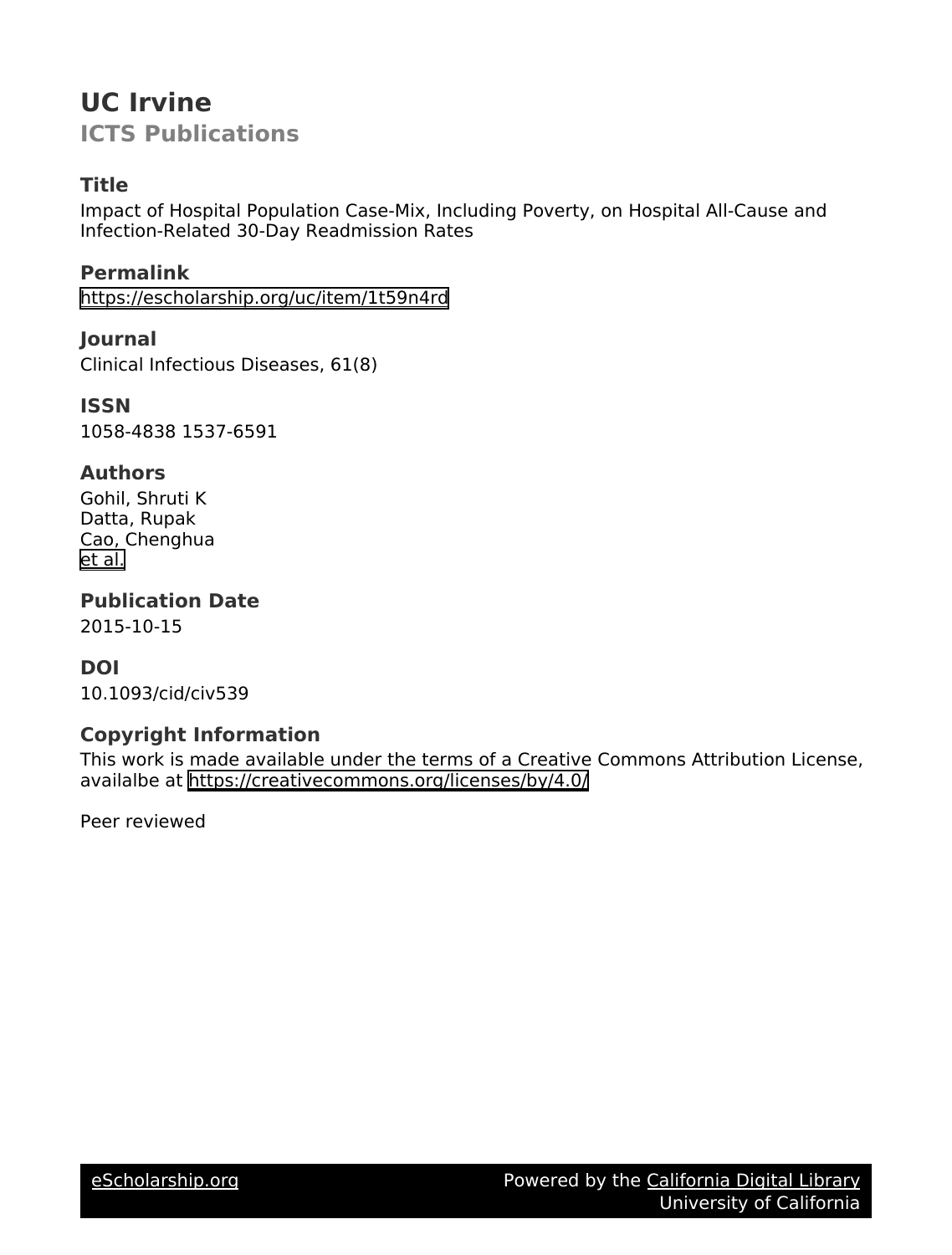# Impact of Hospital Population Case-Mix, Including Poverty, on Hospital All-Cause and Infection-Related 30-Day Readmission Rates

#### Shruti K. Gohil,<sup>1,a</sup> Rupak Datta,<sup>2,a</sup> Chenghua Cao,<sup>1</sup> Michael J. Phelan,<sup>3</sup> Vinh Nguyen,<sup>3</sup> Armaan A. Rowther,<sup>1</sup> and Susan S. Huang<sup>1</sup>

<sup>1</sup>Division of Infectious Diseases and Health Policy Research Institute, University of California Irvine School of Medicine, <sup>2</sup>Department of Medicine, Yale School of Medicine, and <sup>3</sup>Department of Statistics, University of California, Irvine

Background. Reducing hospital readmissions, including preventable healthcare-associated infections, is a national priority. The proportion of readmissions due to infections is not well-understood. Better understanding of hospital risk factors for readmissions and infection-related readmissions may help optimize interventions to prevent readmissions.

Methods. Retrospective cohort study of California acute care hospitals and their patient populations discharged between 2009 and 2011. Demographics, comorbidities, and socioeconomic status were entered into a hierarchical generalized linear mixed model predicting all-cause and infection-related readmissions. Crude verses adjusted hospital rankings were compared using Cohen's kappa.

Results. We assessed 30-day readmission rates from 323 hospitals, accounting for 213 879 194 post-discharge person-days of follow-up. Infection-related readmissions represented 28% of all readmissions and were associated with discharging a high proportion of patients to skilled nursing facilities. Hospitals serving populations with high proportions of males, comorbidities, prolonged length of stay, and populations living in a federal poverty area, had higher all-cause and infection-related readmission rates. Academic hospitals had higher all-cause and infectionrelated readmission rates (odds ratio 1.24 and 1.15, respectively). When comparing adjusted vs crude hospital rankings for infection-related readmission rates, adjustment revealed 31% of hospitals changed performance category for infection-related readmissions.

Conclusions. Infection-related readmissions accounted for nearly 30% of all-cause readmissions. High hospital infection-related readmissions were associated with serving a high proportion of patients with comorbidities, long lengths of stay, discharge to skilled nursing facility, and those living in federal poverty areas. Preventability of these infections needs to be assessed.

Keywords. hospital infections; readmissions; healthcare associated infections; poverty.

Hospital readmissions represent a major health and financial burden to patients. Nearly 30% of hospitalized patients are readmitted within 1 year of hospitalization, with over half occurring within 30 days of discharge

Clinical Infectious Diseases® 2015;61(8):1235–43

[\[1,](#page-8-0) [2\]](#page-8-0). The Centers for Medicare and Medicaid Services (CMS) estimate rehospitalization cost among Medicare patients alone at \$17 billion annually. Readmission rates serve as hospital quality indicators in an era of transparency, accountability, and best practices in healthcare delivery [[3](#page-8-0)]. As of October 2012, CMS began restricting reimbursements for readmissions associated with congestive heart failure, acute myocardial infarctions, and pneumonia and are now implementing further financial restrictions for hospitals with elevated all-cause read-mission rates [[4](#page-8-0)–[6\]](#page-8-0).

The interest in readmission rates is driven, in part, by the recognition that a significant proportion of

Received 27 August 2014; accepted 24 June 2015; electronically published 30 June 2015.

<sup>&</sup>lt;sup>a</sup>S. K. G. and R. D. contributed equally to this work.

Correspondence: Shruti K. Gohil, MD, MPH, UCI Medical Center, Division of Infectious Diseases, 333 City Blvd, W, Ste 400, Orange, CA 92697 ([skgohil@uci.edu\)](mailto:skgohil@uci.edu).

<sup>©</sup> The Author 2015. Published by Oxford University Press on behalf of the Infectious Diseases Society of America. All rights reserved. For Permissions, please e-mail: [journals.permissions@oup.com](mailto:journals.permissions@oup.com). DOI: 10.1093/cid/civ539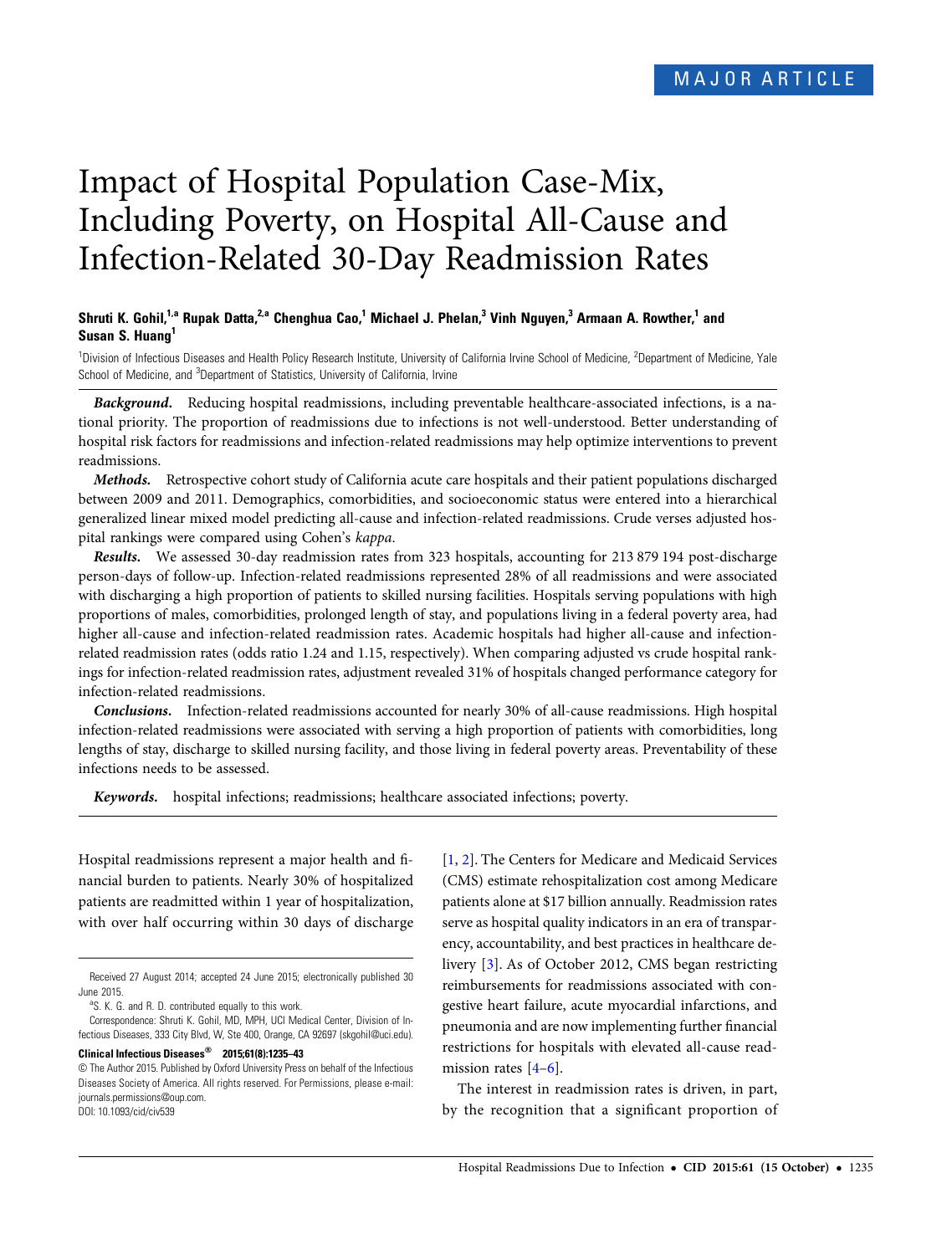readmissions may be preventable. Among these, infectionrelated readmissions represent an important group of potentially preventable infections, including healthcare-associated infections (HAIs), which are a major contributor to hospitalassociated morbidity, mortality, and readmissions [[7,](#page-8-0) [8](#page-8-0)]. In 2014, CMS extended its 2008 restrictions on HAI reimbursements [\[9](#page-8-0)].Although a few studies address individual risk factors for specific infection-related readmissions, (eg, methicillinresistant Staphylococcus aureus [MRSA] or Clostridium difficile infections), no data exist on infection-related readmissions as a whole [[10,](#page-8-0) [11](#page-8-0)].

The institution of financial disincentives for readmissions is predicated on a real and present need for hospitals to address opportunities to improve inpatient and post-discharge care plans. However, hospitals vary significantly in the patients and communities they serve, which may impact their readmission rates and strategies to mitigate risks for readmission. Although CMS assessments of readmissions adjust for gender and comorbidity, they do not account for factors such as socioeconomic status (SES) and nursing home residence, which could have significant impact on hospital readmission rates.

Hypothesizing that hospital case-mix significantly affects readmission rates and that readmission risk factors may be different for those related to infection, we sought to evaluate the impact of hospital-level population characteristics on all-cause and infection-related 30-day readmission rates and hospital rankings. We also hypothesized that factors not easily modified by hospitals, such as the percentage of patients living in poor communities, may raise hospital readmission rates.

#### **METHODS**

We conducted a retrospective cohort study of adults  $(\geq 18 \text{ years})$ hospitalized at 323acute-care hospitals in California between 1 January 2009–30 November 2011 to evaluate 30-day all-cause and infection-related readmission rates. We excluded hospitals dedicated to pediatrics, psychiatry, chemical dependency, and long-term acute care and those with <500 admissions per year or mean lengths-of-stay >25 days. We utilized the California mandatory hospitalization data set, which includes demographics, residence zip code, admission/discharge dates, insurance type, admission/discharge location, and up to 25 medical and procedural diagnosis codes [[12](#page-8-0)]. Each patient is assigned a unique encrypted identifier (record linking number [RLN] generated from date of birth, gender, and social security number), allowing patient tracking and capture of readmissions across facilities statewide. We excluded patients lacking RLNs. (All exclusions are detailed in [Supplementary Appendix B](http://cid.oxfordjournals.org/lookup/suppl/doi:10.1093/cid/civ539/-/DC1).)

For each hospitalization, readmissions were identified within 30 days of discharge. Admissions resulting in death were excluded from readmissions analyses. If multiple readmissions occurred within 30 days, only the first was evaluated to prevent double counting. Each readmission was then defined as an index hospitalization to evaluate whether a subsequent readmission occurred within 30 days of discharge, per CMS readmission definitions [[13\]](#page-8-0). We evaluated readmissions due to infection-related causes by identifying the subset of readmissions with infection codes ([Supplementary Appendix A](http://cid.oxfordjournals.org/lookup/suppl/doi:10.1093/cid/civ539/-/DC1)) as the primary or secondary admission diagnosis. We excluded codes for conditions unlikely to be acquired while hospitalized (eg, salmonella, encephalitis, tick-borne illness); these represented 11% of the total infection-related readmissions.

#### Evaluating Hospital Case-Mix

We assessed individual and hospital-level descriptors for admissions resulting in all-cause and infection-related readmissions within 30 days of discharge. Hospitals were described by the proportion of each characteristic in their admitted patients. Distributions of these characteristics across all hospitals in the state were described as the means and standard deviations of these proportions (Table [1\)](#page-3-0). We further categorized hospitals as having high vs low readmission rates, defined as rates above or below the mean readmission rate across all hospitals. Hospital case-mix characteristics were compared within these strata using paired t-tests. Additional hospital characteristics including the number of licensed beds and academic teaching status were obtained from publicly available datasets [[14\]](#page-8-0). Hospital comorbidity case-mix was evaluated using Elixhauser classification [[15](#page-8-0)]. Since Romano score is a well-studied indicator of overall illness severity, we calculated mean Romano comorbidity index for each hospitalization [\[16\]](#page-8-0).

To generate SES indices for each hospital, we aggregated data associated with patient residential zip code. Residential zip codes were linked to US Census American Community Survey (ACS) data from 2009 to 2011 and characterized by poverty (defined as >20% living below federal poverty line) and crowding (defined as >1 person per room on average per housing unit) [\[17\]](#page-8-0). Residential zip code characteristics were aggregated to the hospital level to generate hospital-specific descriptors of community catchment areas served.

#### Assessing Risk Factors Associated With All-Cause and Infection-Related Hospital Readmissions

We evaluated patient characteristics associated with all-cause hospital readmissions and infection-related readmissions using both bivariate tests and multivariate models. Bivariate testing involved  $\chi^2$  tests for categorical variables and t-tests for continuous variables. To identify predictors of all-cause and infection-related readmissions, we used a hierarchical generalized linear mixed model ( procGLIMMIX, SAS version 9.3) that included a random intercept term accounting for clustering [\[18](#page-8-0), [19](#page-8-0)]. Each outcome was modeled separately. This approach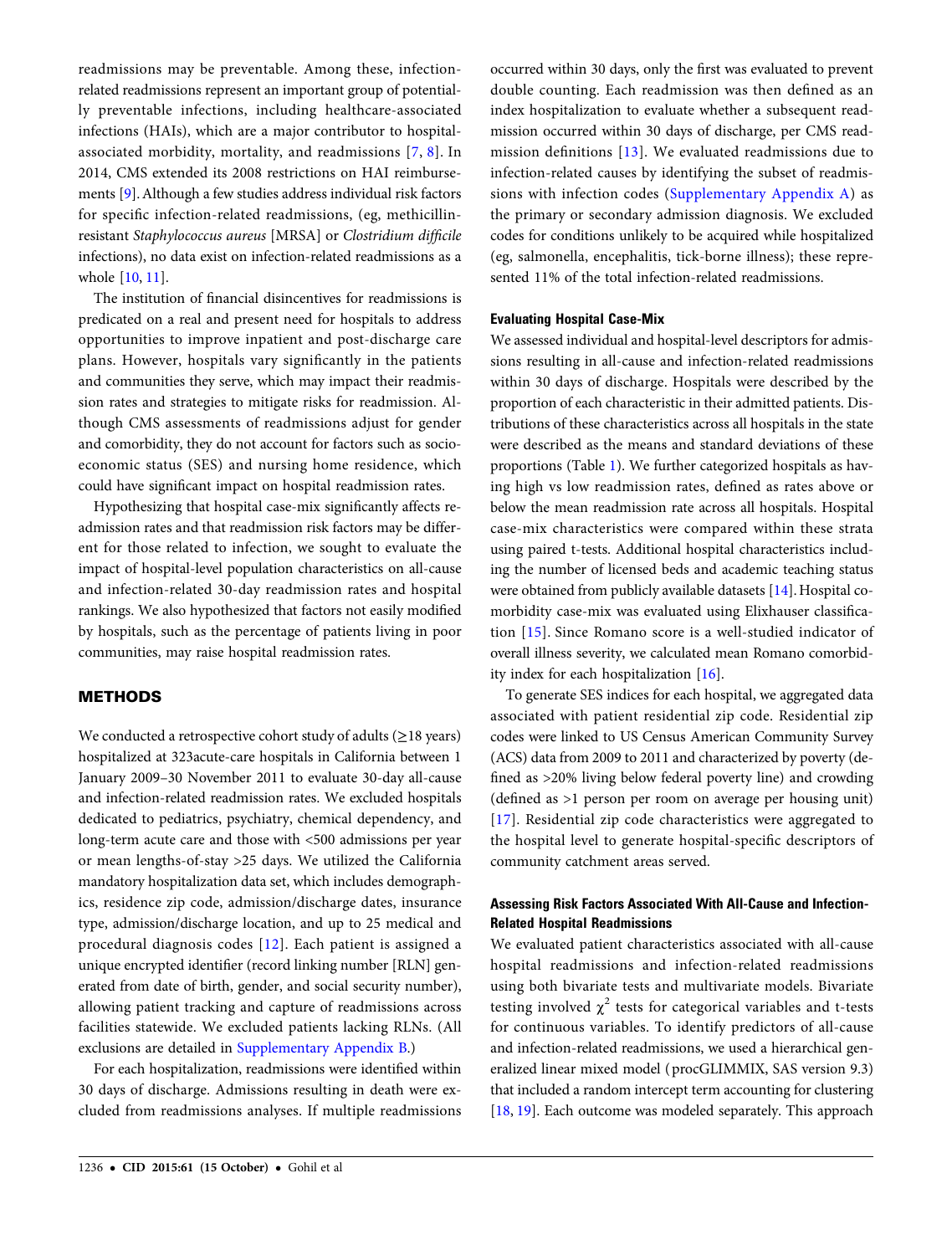#### <span id="page-3-0"></span>Table 1. Hospital-Level Descriptors, California Hospitals 2009–2011

|                                                                                          | All Admissions<br>Mean of Each<br>Hospital-Level<br>Value (Mean or<br>Proportion) (SD) | Admissions Not<br>Resulting in<br>Readmission<br>Mean of Each<br>Hospital-Level<br>Value (Mean or<br>Proportion) (SD) | 30-Day All-Cause Readmissions<br>Mean of Each Hospital-Level<br>Value (Mean or Proportion) (SD) |                         |         | 30-Day Infection Readmissions<br>Mean of Each Hospital-Level<br>Value (Mean or Proportion) (SD) |                         |         |
|------------------------------------------------------------------------------------------|----------------------------------------------------------------------------------------|-----------------------------------------------------------------------------------------------------------------------|-------------------------------------------------------------------------------------------------|-------------------------|---------|-------------------------------------------------------------------------------------------------|-------------------------|---------|
| Characteristic of Hospital Patient<br>Population                                         |                                                                                        |                                                                                                                       | Low                                                                                             | High                    | P Value | Low                                                                                             | High                    | P Value |
| Hospitals (N)                                                                            | 323                                                                                    | 323                                                                                                                   | 187                                                                                             | 136                     |         | 188                                                                                             | 135                     |         |
| Academic Teaching Hospital (N)                                                           | 20                                                                                     | 20                                                                                                                    | 0                                                                                               | 20                      |         | 8                                                                                               | 12                      |         |
| Mean Length of Stay during Index<br>admission (days)                                     | 4.2(1.5)                                                                               | 4.0(1.5)                                                                                                              | 5.1(1.5)                                                                                        | 5.8(2.2)                | < .001  | 6.2(1.5)                                                                                        | 7.2(2.7)                | < .001  |
| Male (%)                                                                                 | 39.2 (7.4)                                                                             | 38.2 (7.6)                                                                                                            | 44.3 (6.2)                                                                                      | 48.3 (5.5)              | $-.001$ | 45 (6.3)                                                                                        | 46.4 (5.3)              | .024    |
| Age (%)                                                                                  |                                                                                        |                                                                                                                       |                                                                                                 |                         |         |                                                                                                 |                         |         |
| 18-44                                                                                    | 29 (12.8)                                                                              | 30.5(13.3)                                                                                                            | 19.3 (12.2) 17.4 (7.1)                                                                          |                         | .104    | 14.5 (11.6) 11.4 (5.2)                                                                          |                         | .004    |
| $45 - 54$                                                                                | 13.3(4.0)                                                                              | 13.2(4.0)                                                                                                             | 12.7(3.9)                                                                                       | 15.9(4.9)               | < .001  | 12.1(5)                                                                                         | 12.2(4.6)               | .873    |
| 55-64                                                                                    | 15.7(4.0)                                                                              | 15.3(4.1)                                                                                                             | 16.5(3.8)                                                                                       | 19.2 (4.2)              | $-.001$ | 16.2 (4.8)                                                                                      | 16.9(4.4)               | .172    |
| $65 - 84$ <sup>a</sup>                                                                   | 31.1(8.4)                                                                              | 30.4(8.5)                                                                                                             | 37.8(8.5)                                                                                       | 35.3(9.1)               | .014    | 40.5(9.9)                                                                                       | 41.5(7.3)               | .288    |
| $>85^\circ$                                                                              | 10.8(5.0)                                                                              | 10.5(5.0)                                                                                                             | 13.8(5.7)                                                                                       | 12.3(6)                 | .021    | 16.8 (7.4)                                                                                      | 18(7.2)                 | .135    |
| Race                                                                                     |                                                                                        |                                                                                                                       |                                                                                                 |                         |         |                                                                                                 |                         |         |
| White                                                                                    | 70.2 (22)                                                                              | 70.1 (21.9)                                                                                                           | 77.8 (18.4)                                                                                     | 61 (22.8)               | < .001  |                                                                                                 | 77.6 (18.9) 66.6 (21.7) | $-.001$ |
| <b>Black</b>                                                                             | 8.6(10.4)                                                                              | 8.3(10.0)                                                                                                             | 7(8.8)                                                                                          | 15.9 (14.6)             | $-.001$ |                                                                                                 | 8.1 (10.1) 11.7 (12.3)  | .002    |
| Asian                                                                                    | 7.8(10.0)                                                                              | 7.9(10.0)                                                                                                             | 5(5.1)                                                                                          | 10.2 (12.9)             | < .001  | 5.6(5.2)                                                                                        | 10.1(13.7)              | < .001  |
| Other                                                                                    | 13.4 (14.5)                                                                            | 13.7 (14.8)                                                                                                           |                                                                                                 | 10.6 (12.4) 13.3 (14.3) | .087    |                                                                                                 | 10.5 (12.1) 12.8 (13.9) | .086    |
| Non-White                                                                                | 29.8 (21.9)                                                                            | 29.9 (21.9)                                                                                                           | 22.2 (18.4)                                                                                     | 39 (22.8)               | < .001  |                                                                                                 | 22.7 (18.9) 33.9 (22.4) | $-.001$ |
| Hispanic Ethnicity (%)                                                                   | 23.8 (1.9)                                                                             | 24.2(1.9)                                                                                                             |                                                                                                 | 18.9 (16.1) 24.8 (18.6) | .003    | 19.1(17)                                                                                        | 22.4(17)                | .087    |
| Insurance Status (%)                                                                     |                                                                                        |                                                                                                                       |                                                                                                 |                         |         |                                                                                                 |                         |         |
| Commercial                                                                               | 27.8 (15.0)                                                                            | 29.2 (15.5)                                                                                                           |                                                                                                 | 22.1 (11.5) 13.6 (10.3) | < .001  | 17.6 (10.8) 11.7 (8.8)                                                                          |                         | < .001  |
| Medicare                                                                                 | 44.8 (13.0)                                                                            | 43.2 (13.1)                                                                                                           |                                                                                                 | 56.5 (12.6) 54.6 (13.7) | .195    |                                                                                                 | 61.6 (14.8) 64.6 (11.6) | .054    |
| Medicaid                                                                                 | 19.1 (13.3)                                                                            | 19.0 (13.4)                                                                                                           |                                                                                                 | 15.1 (11.3) 24.6 (12.8) | < .001  | 14.8(12.7)                                                                                      | 19(11)                  | .003    |
| County and Other Indigent<br>Programs                                                    | 3.1(4.9)                                                                               | 3.2(5.2)                                                                                                              | 2.4(3.2)                                                                                        | 2.8(4.4)                | .274    | 2.6(4.0)                                                                                        | 1.6(2.8)                | .015    |
| Work compensation                                                                        | 4.7(3.2)                                                                               | 4.9(3.4)                                                                                                              | 3.2(2.4)                                                                                        | 3.9(2.5)                | .020    | 2.9(2.7)                                                                                        | 2.6(1.7)                | .243    |
| Pre-Admission Location (%)                                                               |                                                                                        |                                                                                                                       |                                                                                                 |                         |         |                                                                                                 |                         |         |
| Home                                                                                     | 89.6 (10.5)                                                                            | 90.1(10.3)                                                                                                            | 88.7 (10.3)                                                                                     | 83.8 (13.1)             | < .001  |                                                                                                 | 85.9 (10.4) 76.6 (16.9) | < .001  |
| <b>SNF</b>                                                                               | 4.3(5.8)                                                                               | 4.0(5.5)                                                                                                              | 4.4(3.8)                                                                                        | 9.2(9.7)                | $-.001$ | 6.7(5.8)                                                                                        | 15.7(14.1)              | < .001  |
| Inpatient acute care facility                                                            | 2.3(7.5)                                                                               | 2.2(7.4)                                                                                                              | 2.9(8.1)                                                                                        | 3.1(8.4)                | .709    | 3(7.9)                                                                                          | 3.5(9.1)                | .475    |
| Post-Discharge Location (%)                                                              |                                                                                        |                                                                                                                       |                                                                                                 |                         |         |                                                                                                 |                         |         |
| Home                                                                                     | 68.1 (10.5)                                                                            | 69.5 (10.4)                                                                                                           |                                                                                                 | 60.9 (10.3) 57.5 (12.9) | .008    |                                                                                                 | 50.7 (12.3) 42.3 (13.1) | < .001  |
| <b>SNF</b>                                                                               | 11.2(7.0)                                                                              | 10.2(6.6)                                                                                                             |                                                                                                 | 15.5 (7.2) 19.9 (11.2)  | < .001  |                                                                                                 | 22.4 (10.3) 32.8 (14.2) | < .001  |
| Percentage living in a crowded<br>home within zip code of patient's<br>primary residence | 2.7(1.4)                                                                               | 2.7(1.4)                                                                                                              | 2.3(1.3)                                                                                        | 3.1(1.4)                | < .001  | 2.4(1.4)                                                                                        | 3.1(1.5)                | < .001  |
| Percentage living in federal poverty<br>area <sup>a</sup>                                | 17.5 (20.7)                                                                            | 17.3 (20.5)                                                                                                           |                                                                                                 | 14.1 (19.6) 24.1 (22.7) | $-.001$ |                                                                                                 | 16 (20.2) 21.4 (22.9)   | .026    |
| Mean Romano Score                                                                        | 2.6(0.7)                                                                               | 2.3(0.6)                                                                                                              | 3.8(0.8)                                                                                        | 4.5(0.7)                | < .001  | 4.0(0.9)                                                                                        | 4.8(0.7)                | < .001  |
| Elixhauser Comorbidity (%)                                                               |                                                                                        |                                                                                                                       |                                                                                                 |                         |         |                                                                                                 |                         |         |
| Hypertension                                                                             | 45.4 (10.2)                                                                            | 44.9 (9.5)                                                                                                            | 53.4(9.3)                                                                                       | 55.9 (8.6)              | .016    | 55.7 (10)                                                                                       | 58.7 (8.4)              | .005    |
| Congestive Heart Failure                                                                 | 8.1(3.5)                                                                               | 7.3(3.0)                                                                                                              | 13.3 (4.5)                                                                                      | 13.4(4.8)               | .756    | 15.4(5.6)                                                                                       | 17.5(5.7)               | < .001  |
| Valvular Disease                                                                         | 3.1(1.7)                                                                               | 29.5(1.6)                                                                                                             | 5(2.4)                                                                                          | 3.4(1.8)                | < .001  | 5.4(2.8)                                                                                        | 4.3(2.7)                | < .001  |
| <b>Pulmonary Circulation Disorders</b>                                                   | 1.5(0.9)                                                                               | 1.4(0.77)                                                                                                             | 2.7(1.5)                                                                                        | 2.2(1.2)                | < .001  | 3(1.8)                                                                                          | 2.8(1.7)                | .226    |
| Peripheral Vascular Disease                                                              | 5.2(3.3)                                                                               | 4.9(3.1)                                                                                                              | 8.8(5.8)                                                                                        | 7.1(3.9)                | .004    | 9.4(5.9)                                                                                        | 8.8(5.4)                | .355    |
| Paralysis                                                                                | 2.8(2.1)                                                                               | 2.6(1.8)                                                                                                              | 3.6(2.3)                                                                                        | 4.4(2.2)                | .003    | 4.9(2.4)                                                                                        | 6.7(3.6)                | < .001  |
| Neurologic Disorders                                                                     | 7.2(3.0)                                                                               | 6.8(2.9)                                                                                                              | 8.7(2.5)                                                                                        | 10.5(4)                 | < .001  | 10.8(3.6)                                                                                       | 14.4 (5.3)              | < .001  |
| Chronic Pulmonary Disease                                                                | 16.9 (5.5)                                                                             | 15.9 (5.1)                                                                                                            | 22.2 (5.5)                                                                                      | 23.2 (7.3)              | .169    | 25.1(6.6)                                                                                       | 27.9 (7.8)              | < .001  |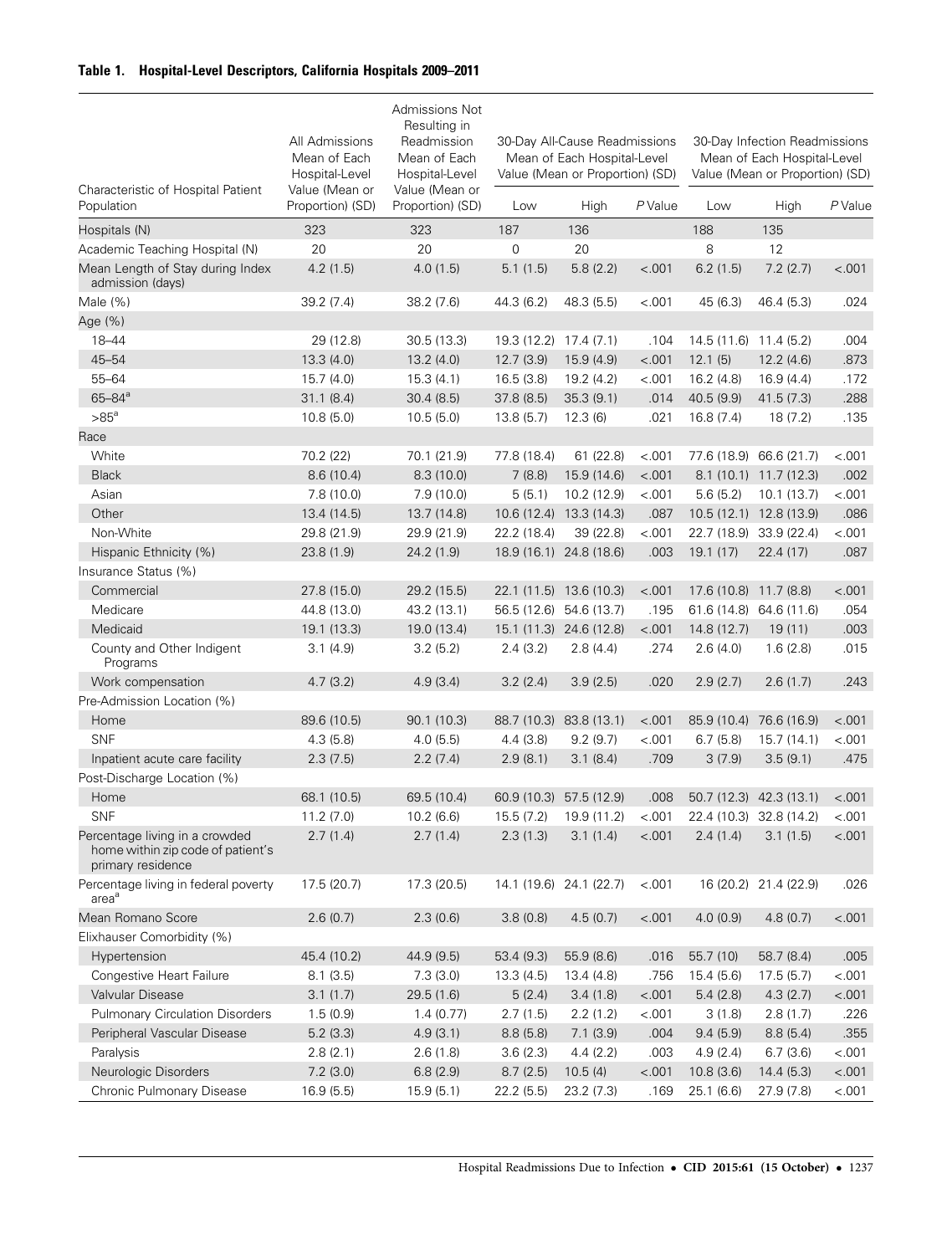| Characteristic of Hospital Patient<br>Population    | All Admissions<br>Mean of Each<br>Hospital-Level<br>Value (Mean or<br>Proportion) (SD) | Admissions Not<br>Resulting in<br>Readmission<br>Mean of Each<br>Hospital-Level<br>Value (Mean or<br>Proportion) (SD) | 30-Day All-Cause Readmissions<br>Mean of Each Hospital-Level<br>Value (Mean or Proportion) (SD) |           |           | 30-Day Infection Readmissions<br>Mean of Each Hospital-Level<br>Value (Mean or Proportion) (SD) |            |         |
|-----------------------------------------------------|----------------------------------------------------------------------------------------|-----------------------------------------------------------------------------------------------------------------------|-------------------------------------------------------------------------------------------------|-----------|-----------|-------------------------------------------------------------------------------------------------|------------|---------|
|                                                     |                                                                                        |                                                                                                                       | Low                                                                                             | High      | $P$ Value | Low                                                                                             | High       | P Value |
| Diabetes, uncomplicated                             | 17.0(5.8)                                                                              | 16.5(5.5)                                                                                                             | 19.6(6.5)                                                                                       | 24.9(5.4) | < .001    | 21.2(7)                                                                                         | 26.5(6.6)  | < .001  |
| Diabetes, complicated                               | 5.7(4.2)                                                                               | 5.3(3.9)                                                                                                              | 10(7.1)                                                                                         | 9.2(5)    | .305      | 10.1(7.1)                                                                                       | 10.2(5.5)  | .940    |
| Hypothyroidism                                      | 10.3(3.3)                                                                              | 10.1(3.1)                                                                                                             | 13.5(3.4)                                                                                       | 10.8(3.3) | < .001    | 14.8(4.3)                                                                                       | 13.3(3.9)  | .002    |
| <b>Renal Failure</b>                                | 11.5(5.0)                                                                              | 10.5(4.4)                                                                                                             | 18.9(7)                                                                                         | 21.2(7.5) | .006      | 19.5(7.5)                                                                                       | 21.9(7.4)  | .005    |
| Liver disease                                       | 3.5(1.6)                                                                               | 3.3(1.5)                                                                                                              | 5.1(1.8)                                                                                        | 6(2.4)    | < .001    | 5.2(2.7)                                                                                        | 5.3(1.9)   | .840    |
| Peptic Ulcer Disease                                | 0.4(0.06)                                                                              | 0.04(0.5)                                                                                                             | 0.1(0.1)                                                                                        | 0.1(0.1)  | .593      | 0.1(0.1)                                                                                        | 0.1(0.1)   | .137    |
| <b>AIDS</b>                                         | 0.19(0.3)                                                                              | 0.2(0.3)                                                                                                              | 0.2(0.3)                                                                                        | 0.5(0.6)  | < .001    | 0.2(0.4)                                                                                        | 0.3(0.5)   | .042    |
| Lymphoma                                            | 0.66(0.4)                                                                              | 0.6(0.4)                                                                                                              | 1.3(0.7)                                                                                        | 1.1(0.8)  | .126      | 1.4(0.9)                                                                                        | 1.3(1)     | .284    |
| Metastatic Cancer                                   | 2.0(1.7)                                                                               | 1.8(1.7)                                                                                                              | 3.5(1.6)                                                                                        | 3.2(2.8)  | .187      | 3.6(1.9)                                                                                        | 3.6(3.3)   | .987    |
| Solid tumor without metastasis                      | 1.8(0.8)                                                                               | 1.7(0.8)                                                                                                              | 3.1(1.1)                                                                                        | 2.9(1.3)  | .128      | 3.4(1.4)                                                                                        | 3.2(1.5)   | .404    |
| Rheumatoid Arthritis/ collagen<br>vascular diseases | 2.3(0.8)                                                                               | 2.2(0.7)                                                                                                              | 3.3(1.1)                                                                                        | 2.7(1.1)  | < .001    | 4(1.8)                                                                                          | 3.2(1.4)   | < .001  |
| Coagulopathy                                        | 4.1(1.7)                                                                               | 3.8(1.6)                                                                                                              | 6.2(2.5)                                                                                        | 6.6(2.5)  | .244      | 6.6(2.9)                                                                                        | 7.2(2.8)   | .089    |
| Obesity                                             | 10.8(4.8)                                                                              | 10.8(4.8)                                                                                                             | 12.1(4.8)                                                                                       | 10.7(4.4) | .008      | 12.7(5.5)                                                                                       | 11.5(4.2)  | .031    |
| <b>Weight Loss</b>                                  | 5.0(5.0)                                                                               | 4.6(4.8)                                                                                                              | 7(5.2)                                                                                          | 9.8(8.6)  | < .001    | 9(6.7)                                                                                          | 13.9(11.1) | < .001  |
| Fluid and electrolyte disorders                     | 21.1(8.3)                                                                              | 20.2(8.1)                                                                                                             | 28.5(8.4)                                                                                       | 31.3(9.4) | .005      | 32.3(10)                                                                                        | 38.2 (9.6) | < .001  |
| Blood loss anemia                                   | 2.6(1.7)                                                                               | 2.7(1.8)                                                                                                              | 2.7(1.3)                                                                                        | 1.9(0.9)  | < .001    | 2.4(1.5)                                                                                        | 1.9(1.1)   | $-.001$ |
| Deficiency anemias                                  | 19.1 (6.9)                                                                             | 18.5(6.3)                                                                                                             | 27(7.5)                                                                                         | 31.1(8.7) | < .001    | 30.6(8.6)                                                                                       | 36 (9.6)   | < .001  |
| Alcohol Abuse                                       | 4.3(2.4)                                                                               | 4.2(2.3)                                                                                                              | 5.7(2.8)                                                                                        | 6(3.1)    | .384      | 5.2(3.1)                                                                                        | 4.5(2.5)   | .036    |
| Drug Abuse                                          | 3.5(2.6)                                                                               | 3.3(2.4)                                                                                                              | 4.5(3)                                                                                          | 5.3(3.7)  | .020      | 4.2(3.4)                                                                                        | 3.9(3)     | .384    |
| Psychoses                                           | 5.4(5.2)                                                                               | 5.2(5.2)                                                                                                              | 5.9(3.5)                                                                                        | 8.7(7.6)  | < .001    | 6.5(4.5)                                                                                        | 8.7(7.1)   | < .001  |
| Depression                                          | 8.2(3.5)                                                                               | 7.9(3.2)                                                                                                              | 11.1(4.5)                                                                                       | 9.4(3.6)  | < .001    | 11.3(4.8)                                                                                       | 10.2(4.6)  | .038    |

Results of t-tests comparing hospital level characteristics of (a) all admissions to all-cause readmissions and (b) all-cause readmissions to infection-related readmissions were all statistically significant, with P values <.05 with the exception of the following: Asian race, Insurance status "Other," and peptic ulcer disease comorbidity.

Abbreviations: SD, standard deviation; SNF, skilled nursing facility.

<sup>a</sup> Federal poverty area defined as zip code where 20% or greater persons live below the federal poverty level.

enables a statistical analysis that (1) uses patient-level data to evaluate hospital outcomes, (2) accounts for patient clustering within hospitals, and (3) includes a risk-adjustment methodology designed to determine the degree to which a hospital influences the outcomes. A sensitivity analysis of the final infection-related readmission model was performed limiting the infection-related readmission diagnosis code to the primary position.

#### Comparing Adjusted and Unadjusted Hospital Rankings for 30-Day Infection-Related Readmissions

In order to assess how hospital infection-related readmissions performance rankings were affected by hospital case-mix adjustment, an analytical model was implemented based on the standards for statistical models for public reporting of hospital quality metrics [\[18](#page-8-0), [20](#page-8-0)]. We calculated crude readmission rates for each hospital; crude confidence intervals were obtained using the California state method for hospital infection quality metrics, based

on the Poisson distribution [[21](#page-8-0)]. Predicted confidence intervals for infection-related readmissions were obtained using bootstrap simulation of the hierarchical model. These intervals were then applied according to the CA state methodology, categorizing hospitals as "worse-than-statewide rate," "no-different-than-statewide rate," and "better-than-statewide rate" if the hospital's readmission rate was below, within, or above the state hospital 95% confidence interval (CI), respectively [\[21\]](#page-8-0). Agreement between crude and adjusted California ratings was measured by Cohen's kappa [[22](#page-8-0), [23\]](#page-8-0). All statistical analyses and simulations were implemented in SAS, version 9.3 (SAS Institute, Cary, North Carolina).

#### RESULTS

Readmission rates were evaluated for 323 California hospitals, accounting for 7 793 945 admissions and 213 879 194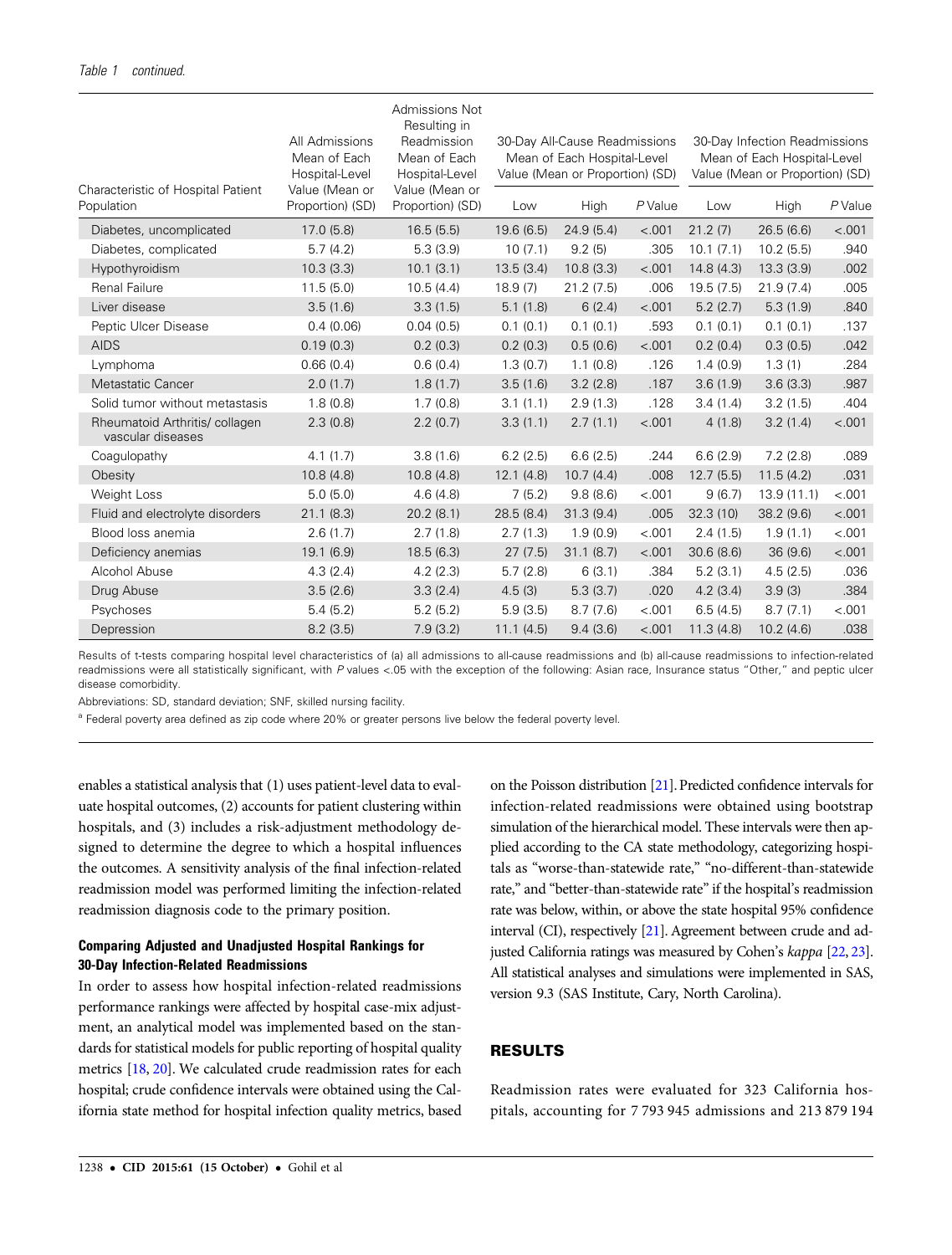#### <span id="page-5-0"></span>Table 2. Top 10 Primary or Secondary Infection Diagnoses at Readmission

| Infection Categories                | % Among All<br>Readmissions | % Among<br>Infection-Related<br>Readmissions |
|-------------------------------------|-----------------------------|----------------------------------------------|
| 1. Sepsis                           | 10.2                        | 29.9                                         |
| 2. Pneumonia                        | 7.8                         | 22.9                                         |
| 3. Genitourinary Infections         | 5.0                         | 14.6                                         |
| 4. Skin/Soft Tissue Infections      | 3.1                         | 9.0                                          |
| 5. Post-Operative Infections        | 1.9                         | 5.4                                          |
| 6. Clostridium difficile Infections | 1.4                         | 4.2                                          |
| 7. Gastrointestinal Infections      | 1.4                         | 4.0                                          |
| 8. Osteomyelitis/Septic Arthritis   | 0.8                         | 2.2                                          |
| 9. Device Associated Infections     | 0.6                         | 1.8                                          |
| 10. Other                           | 2.0                         | 5.9                                          |
| Total                               | 34%                         | 100.0%                                       |

For readmissions in which both primary and secondary diagnoses were infection-related, both diagnoses were included separately to reflect the total number of infection-related diagnoses present on readmission.

post-discharge person-days of follow-up. A total of 1 107 202 admissions resulted in readmission for any cause with a statewide mean 30-day all-cause hospital readmission rate of 14.1% (standard deviation [SD] 4.1%); among these, 28% or 309 448 admissions were infection-related, (readmission rate 4.1%, SD 1.5%). The majority of readmissions (70.8% and 72.2% for all-cause and infection-related readmissions, respectively) occurred at the same hospital; however, this ranged from 2.9% to 91.9% for all-cause and 0.7%–94.6% for infection-related readmissions. Data regarding excluded hospitals, admissions, and missing data are detailed in [Supplementary Appendix B](http://cid.oxfordjournals.org/lookup/suppl/doi:10.1093/cid/civ539/-/DC1).

#### Infection-Related Readmission Diagnoses

The most common causes of infection-related readmissions (Table 2), included sepsis (29.9%), pneumonia (22.9%), and urinary tract infections (14.6%). HAIs identifiable by administrative data, including post-operative infections, C. difficile colitis, and device-associated infections, were among the top 10 most common causes of infection-related readmissions, and when pooled together became the 4th most common infection category  $(11.4\%)$ .

#### Hospital Characteristics by Readmission Subsets

Proportional means of a hospital's patients with various characteristics are shown in Table [1](#page-3-0) and compared across hospitals. Hospitals with a higher all-cause readmission rate had higher proportions of patients who were male, older, non-White, noncommercially insured, had longer lengths of stay, were more often admitted from and discharged to skilled nursing facility (SNF), and resided in crowded or poor zip codes. These hospitals also had higher comorbidity scores. Similar observations were

#### Table 3. Hierarchical Fixed-Effects Model for Predictors of All-Cause and Infection-Related Readmissions

| Descriptive<br>Variable                                 | All-Cause<br>Readmissions Odds<br>Ratio (CI) | Infection-Related<br>Readmissions Odds<br>Ratio (CI) |
|---------------------------------------------------------|----------------------------------------------|------------------------------------------------------|
| Male gender                                             | $1.14(1.14 - 1.15)$                          | 1.07 (1.06-1.08)                                     |
| Length of $Stav > 5$<br>days                            | $1.47(1.46 - 1.47)$                          | 1.97 (1.95-1.98)                                     |
| Age (years)                                             |                                              |                                                      |
| 18-44                                                   | 1                                            | 1                                                    |
| $45 - 54$                                               | 1.27 (1.26-1.29)                             | 1.51 (1.48-1.53)                                     |
| 55-64                                                   | $1.17(1.16 - 1.18)$                          | 1.49 (1.47-1.52)                                     |
| 65-84                                                   | $0.92$ $(.92 - .93)$                         | 1.38 (1.36-1.40)                                     |
| >85                                                     | $0.87(.86 - .88)$                            | 1.47 (1.44-1.49)                                     |
| Insurance Status                                        |                                              |                                                      |
| Private                                                 | 1                                            | 1                                                    |
| Medicaid.<br>County                                     | 1.52 (1.52-1.53)                             | 1.49 (1.47-1.51)                                     |
| Medicare                                                | 1.45 (1.44-1.46)                             | 1.44 (1.43-1.46)                                     |
| Othera                                                  | $1.18(1.17 - 1.20)$                          | $1.09(1.07 - 1.12)$                                  |
| Admission from<br>SNF at index<br>admission             | $0.90(.89-.91)$                              | 1.26 (1.24-1.28)                                     |
| Discharged to SNF<br>at Index<br>Admission              | 1.37 (1.36-1.38)                             | 1.95 (1.94-1.97)                                     |
| Patients living in a<br><b>Federal Poverty</b><br>Areab | 1.04 (1.03-1.04)                             | 1.02 (1.02-1.05)                                     |
| Academic Hospital<br><b>Status</b>                      | 1.47 (1.13-1.38)                             | 1.12 (1.95-1.98)                                     |
| Mean Romano<br>Scorea                                   | $1.15(1.15 - 1.15)$                          | 1.39 (1.10-1.10)                                     |

Abbreviations: CI, confidence interval; SNF, skilled nursing facility.

<sup>a</sup> Other insurance status includes: self-pay, worker's compensation, or unknown.

b Federal poverty area defined as zip code where 20% or greater persons live below the federal poverty level. All P-values were statistically significant with P < .0001. Covariance parameter estimates for all-cause and infection-related readmissions were 0.04 and 0.05, respectively while within-hospital correlation among patient outcomes was estimated to be small, at 0.014, except academic hospital status for infection-related readmissions,  $P = .002$ .

noted when comparing the case-mix of hospitals with higher vs lower infection-related readmission rates.

#### Variables Associated with Hospital Readmissions

With few exceptions, bivariate analyses were statistically significantly correlated with both outcomes. Table 3 shows variables associated with increased all-cause and infection-related hospital readmissions in hierarchical mixed-effects regression models. Covariance parameters for all-cause and infection-related readmissions were 0.04 (standard error 0.003) and 0.05 (standard error 0.004), respectively, indicating significant variability between hospitals. However the estimated variance within hospitals was 0.014, suggesting minimal variation in the correlation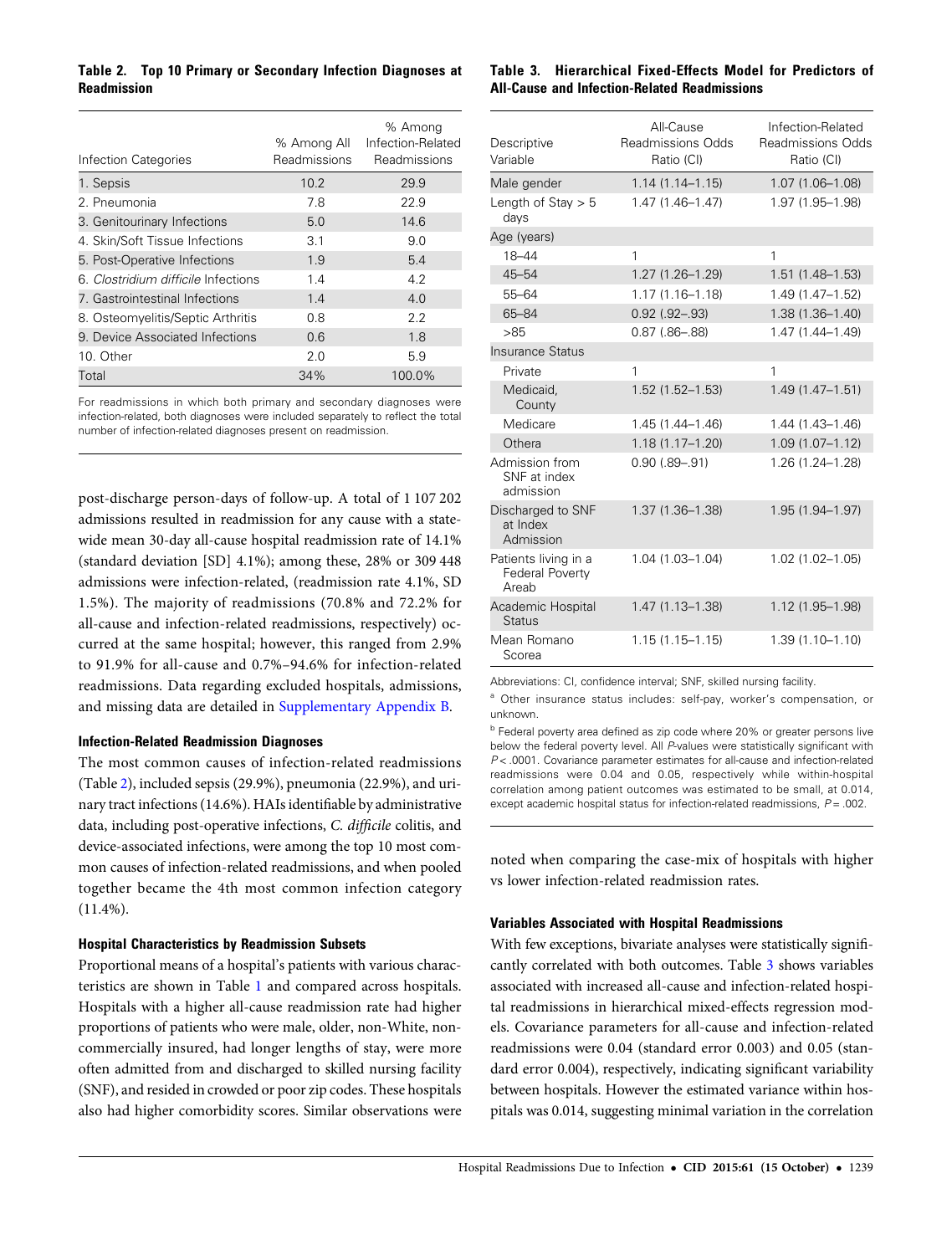Table 4. Agreement Between Crude vs Adjusted Infection-Related Readmissions Rating Among California Hospitals (N=323)

| <b>Unadjusted Rating</b> |                                    |                                            |  |  |
|--------------------------|------------------------------------|--------------------------------------------|--|--|
| Worse Than<br>State Mean | No Different<br>Than State<br>Mean | <b>Better</b><br><b>Than State</b><br>Mean |  |  |
|                          |                                    |                                            |  |  |
| 92 (28%)                 | 22(7%)                             | 26 (8%)                                    |  |  |
| 12(4%)                   | 8(2%)                              | 14(4%)                                     |  |  |
| 13 (4%)                  | 12(4%)                             | 124 (38%)                                  |  |  |
|                          |                                    |                                            |  |  |

Percentages calculated among all hospitals (n = 323).

of outcomes within hospitals. Academic status was associated with a 1.25 and 1.15 times higher risk for all-cause and infection-related readmission rate, respectively. Among the top predictors of infection-related readmissions were length of stay (LOS) >5 days, discharge to SNF at index admission, and medical/county insurance status, after adjusting for demographics and comorbidity. Living in a high-poverty area was significantly associated with both all-cause and infection-related readmission rates (Table [3\)](#page-5-0). This variable and insurance status was found to be collinear with race and ethnicity. The predictive effect of the variables presented in Table [3](#page-5-0) remained significant on sensitivity analysis limiting infection-related diagnosis codes to primary position only; similar results were also found when restricting the time frame to one year at a time.

#### Ranking by Crude Versus Adjusted Readmission Rates

Agreement was moderate between crude and adjusted hospital rankings for infection-related readmission (Cohen's kappa 0.48; 95% CI, .41–.56). Overall, 31% of hospitals changed performance category for infection-related readmissions, respectively, after adjustment (Table 4). Crude vs risk-adjusted infectionrelated readmissions for all hospitals in our cohort are shown in [Supplementary Appendix C](http://cid.oxfordjournals.org/lookup/suppl/doi:10.1093/cid/civ539/-/DC1).

For infection-related readmissions, among 117 hospitals ranked worse-than-state average, 25 (21%) were actually no different or better than average upon adjustment. Among 44 hospitals previously ranked as average, 32 (80%) were found to be reclassified upon adjustment (Table 4). Similar results were found when restricting the population of hospitals to academic facilities only.

#### **DISCUSSION**

We found that infection-related readmissions accounted for nearly 30% of all readmissions and represent a segment of potentially preventable readmissions. Sepsis, pneumonia, and

urinary tract infections were the top 3 infection diagnoses present at readmission, followed by surgical site infections, device-associated infections, and C. difficile infections. Each of the latter 3 has been a focus for reducing HAIs during hospitalization and has been identified as a source of ongoing HAI risk in the immediate post-discharge period [\[11](#page-8-0), [24,](#page-8-0) [25](#page-8-0)]. In addition, to our knowledge this is the first study to assess hospital-level risk factors for infection-related readmissions as a whole. Our findings emphasize the impact that HAI prevention efforts may achieve if extended into the 30-day post-discharge period and the need for further study to define the full extent of readmissions due to HAIs. Furthermore, the finding that sepsis was the top infection-related readmission is noteworthy as it may include a subset of potentially preventable HAIs.

Our findings suggest that hospital strategies to reduce infection-related readmissions should include a focus on partnership with SNFs. Discharge to SNF was associated with a 2-fold increased risk of infection-related readmission. National trends show a rise in hospitalizations among SNF residents, with over 2 million Medicare-insured patients admitted in 2009 [\[26](#page-8-0), [27](#page-8-0)]. Residents of SNFs are known to be at high risk for infection, particularly with multidrug resistant organisms and HAIs [[28](#page-8-0)]. Specific efforts to reduce infection readmissions among nursing home residents may represent a large and important opportunity for readmission prevention.

In this all-payer assessment of hospital readmissions, we found that underinsured populations such as those with Medicaid and county insurance programs carry higher risk for both all-cause and infection-related readmissions. Similarly, we found that hospitals serving a larger proportion of patients living in high poverty areas had higher readmission rates. Although its effect size was small, neighborhood poverty area remained significant despite adjustment for major predictors such as comorbidity, insurance, and academic status. Though indirect, prior studies have shown neighborhood poverty area correlates well with patient-specific SES [\[29](#page-8-0)]. Given that this measure may not fully capture the extent of the impact of poverty on readmissions, its significance in our model is even more noteworthy. Further work is needed to fully describe the impact of poverty on readmissions. The impact of SES on individual patient health status is recognized [\[30](#page-8-0)]. Our study highlights the impact of poverty in the post-discharge period, which may be manifested through readmission rates at the hospital level. Poverty may negatively affect adherence to discharge recommendations via medication or medical supply affordability, lack of reliable transportation to appointments, crowded or unsanitary housing, and health literacy affecting adherence to post-discharge instructions [[31](#page-8-0)–[33](#page-8-0)].

Current CMS algorithms for hospital risk adjustment for readmissions do not account for nursing home residence or SES. Reimbursement restrictions and financial penalties that do not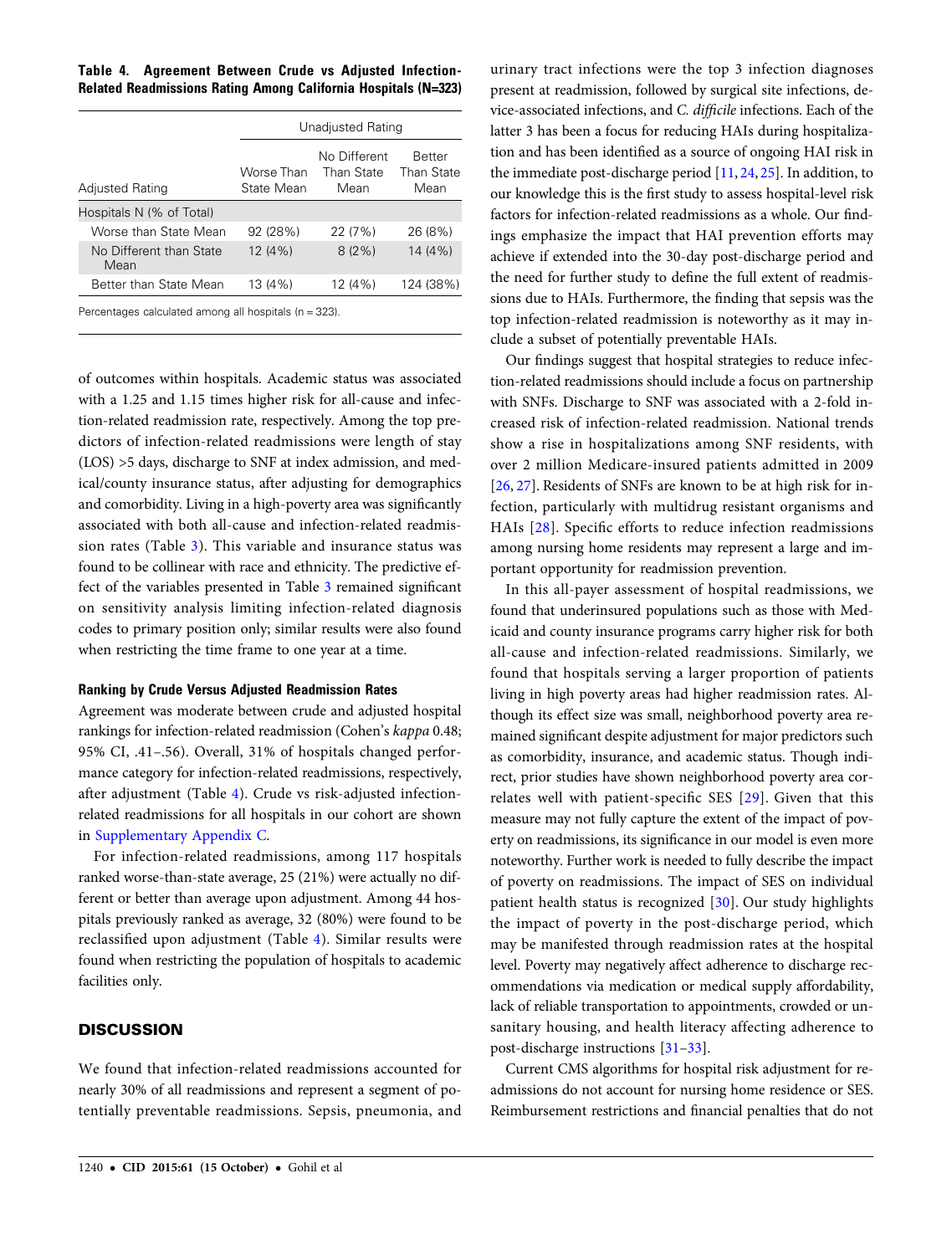account for upstream social determinants of health may risk unintended consequences for hospitals struggling to meet the needs of under-resourced communities. Rather, investments are needed to understand how hospital and community postdischarge support systems can improve individual and community health in poor neighborhoods such that proportionate resources can be allocated to improving post-discharge care [[34\]](#page-8-0).

Academic status remained a strong, independent hospitallevel predictor of all-cause and infection-related readmissions despite adjustment for comorbidities and the proportion of patients from poor communities. This may reflect unmeasured confounders and insufficient capture of illness severity or socioeconomic disadvantage among patient groups [\[35](#page-9-0)]. It could also raise concerns about the quality of care provided by trainees. Specifically with regard to infection-related readmissions, medical students and trainees are the least adherent to infection prevention practices [[36](#page-9-0)]. Nevertheless, teaching facilities also have been associated with better hospital safety metrics, surgical care performance, cardiac outcomes, and mortality rates, and it is possible that unmeasured confounders are affecting this analysis [\[35](#page-9-0), [37](#page-9-0)]. The paradoxical relationship between readmission rates and quality measures highlights the problems associated with broad application of mandates that incompletely adjust for readmissions risk, with teaching hospitals receiving the highest CMS penalties for hospital 30-day readmissions despite high performance on quality-of-care measures [\[38](#page-9-0)]. Although not uniformly true across all teaching hospitals, further work is needed to understand whether the strong association between academic status and readmissions reflects high-quality care of sicker patients for which penalty systems should be sympathetic, or whether teaching status confers risk that may be preventable.

LOS longer than 5 days was the strongest predictor of infection-related readmissions, after adjustment for demographics and comorbidities. This finding suggests that a significant proportion of infection-related readmissions could be hospitalacquired and warrants further study [[39\]](#page-9-0). This 5-day threshold provides a potential target for identifying patients at high risk for infection and implementing prevention strategies. It emphasizes the importance of minimizing delays in discharge and optimizes strategies that may facilitate discharge such as patient mobilization, removal of devices, and transitioning to oral medications at the earliest opportunity.

Factors involved in the chain of events ultimately leading to hospital readmission are complex, with likely significant overlap and interplay between predisposing elements at the patient, community, and hospital level. We attempted to describe risk factors that may impact hospital readmissions rates beyond patient-level factors (eg, gender, comorbidity). We found substantial disagreement between crude and adjusted rankings, with 99 (31%) hospitals being misclassified for infection-related readmission rates.

#### LIMITATIONS

Our study has several limitations. First, we were unable to exclude planned readmissions; CMS estimates that exclusion of such would decrease readmissions by 0.7%–1.5% [\[40\]](#page-9-0). Second, we do not have insight into emergency department or primary care visits associated with the post-hospitalization period either as a contributor to post-discharge preventable healthcare utilization or a mitigation strategy for readmission. Third, this work does not address risk factors unavailable in administrative data, such as access to care, language, or mental health barriers. Fourth, while the administrative data set provided a large volume of data allowing tracking of readmissions across all California hospitals, use of diagnostic codes needs further validation for accurate representation of common reasons for readmission. Fifth, we were unable to assess readmissions for patients lacking RLNs; however, this group represents a small subset (8.2%) of the total. Finally, our data are limited to one state, affecting generalizability; nevertheless, California represents approximately 13% of the nation's population and is sociodemographically diverse.

#### **CONCLUSIONS**

Infection-related readmissions comprise nearly 30% of all-cause readmissions. Our study is among the first to identify risk factors associated with infection-related readmissions which contain a subgroup of potentially uniquely preventable readmissions. Our findings highlight the importance of strategic partnerships with SNFs to limit infection-related readmissions. Factors beyond gender and comorbidity bear further evaluation and consideration for interhospital comparisons and penalties, such as hospital case-mix of patients living in poor communities. Adjusting for such factors resulted in substantial shifts in hospital rankings in all-cause and infection-related readmissions.

Strategies to affect change in post-discharge health outcomes, including the risk for readmissions, necessitate consideration of both patient and community-level impacts on health. Fair benchmarking and allocation of hospital readmission reimbursement penalties should account for SES factors such as neighborhood poverty and provide resources and investments to help hospitals meet the challenges such patients face in obtaining quality care. To the extent that a hospital's practices, protocols, and prevention strategies may impact readmission risk, increased efforts should be made to identify and mitigate modifiable contributors to readmission rates and improve patient care.

#### Supplementary Data

[Supplementary materials](http://cid.oxfordjournals.org/lookup/suppl/doi:10.1093/cid/civ539/-/DC1) are available at Clinical Infectious Diseases online ([http://cid.oxfordjournals.org\)](http://cid.oxfordjournals.org). Supplementary materials consist of data provided by the author that are published to benefit the reader. The posted materials are not copyedited. The contents of all supplementary data are the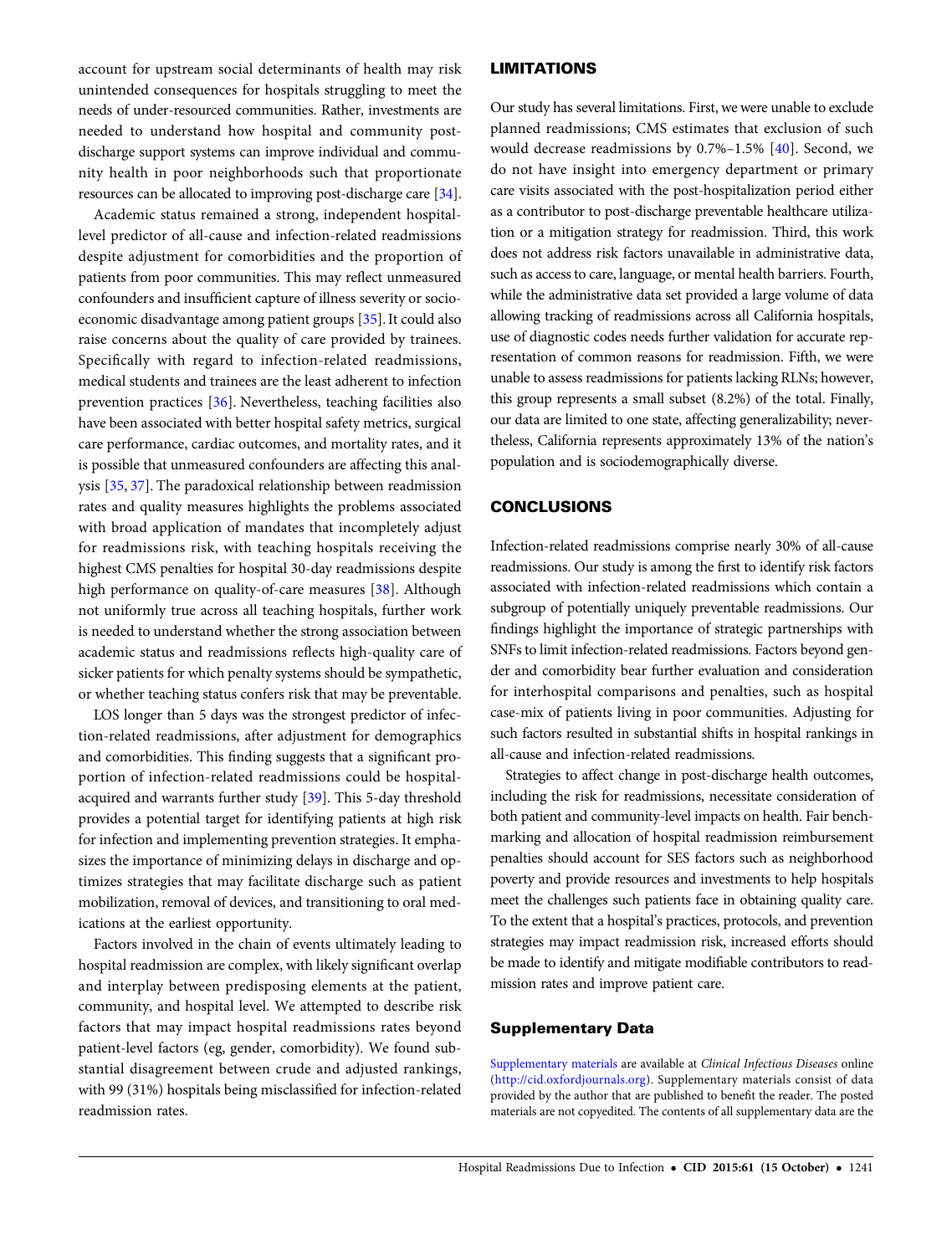<span id="page-8-0"></span>sole responsibility of the authors. Questions or messages regarding errors should be addressed to the author.

#### **Notes**

Financial support. This work was supported by the National Center for Research Resources and the National Center for Advancing Translational Sciences, National Institutes of Health (NIH), through grant KL2 TR000147 (S. K. G.).

Disclaimer. The content is solely the responsibility of the authors and does not necessarily represent the official views of the NIH.

Potential conflicts of interest. S. S. H. is conducting a clinical trial for which participating hospitals are receiving contributed product from Sage Products and Molnlycke. All other authors report no potential conflicts.

All authors have submitted the ICMJE Form for Disclosure of Potential Conflicts of Interest. Conflicts that the editors consider relevant to the content of the manuscript have been disclosed.

#### References

- 1. van Walraven C, Jennings A, Taljaard M, et al. Incidence of potentially avoidable urgent readmissions and their relation to all-cause urgent readmissions. CMAJ 2011; 183:E1067–72.
- 2. Jencks SF, Williams MV, Coleman EA. Rehospitalizations among patients in the Medicare fee-for-service program. N Engl J Med 2009; 360:1418–28.
- 3. Fung CH, Lim YW, Mattke S, Damberg C, Shekelle PG. Systematic review: the evidence that publishing patient care performance data improves quality of care. Ann Intern Med 2008; 148:111–23.
- 4. Berenson RA, Paulus RA, Kalman NS. Medicare's readmissions-reduction program–a positive alternative. N Engl J Med 2012; 366:1364–6.
- 5. Department of Health and Human Services. Proposed Changes to the Hospital Inpatient Prospective Payment Systems for Acute Care Hospitals and the Long-Term Care Hospital Prospective Payment System and Fiscal Year 2012 Rates. 2011 Federal Register 76; 87:25787–26084.
- 6. Centers for Medicare and Medicaid Services. Centers for Medicare and Medicaid Services (CMS) 30-Day Risk Standardized Readmission Measures. Specifications Manual for National Hospital Inpatient Quality Measures, 2011.
- 7. Emerson CB, Eyzaguirre LM, Albrecht JS, Comer AC, Harris AD, Furuno JP. Healthcare-associated infection and hospital readmission. Infect Control Hosp Epidemiol 2012; 33:539–44.
- 8. Klevens RM, Edwards JR, Richards CL Jr, et al. Estimating health careassociated infections and deaths in U.S. hospitals, 2002. Public Health Rep 2007; 122:160–6.
- 9. Center for Medicare and Medicaid Services. CMS final rule to improve quality of care during hospital inpatient stays, 2013. Available at: [http://](http://www.cms.gov/newsroom/mediareleasedatabase/fact-sheets/2013-fact-sheets-items/2013-08-02-3.html) [www.cms.gov/newsroom/mediareleasedatabase/fact-sheets/2013-fact](http://www.cms.gov/newsroom/mediareleasedatabase/fact-sheets/2013-fact-sheets-items/2013-08-02-3.html)[sheets-items/2013-08-02-3.html.](http://www.cms.gov/newsroom/mediareleasedatabase/fact-sheets/2013-fact-sheets-items/2013-08-02-3.html) Accessed 10 July 2014.
- 10. Quezada Joaquin NM, Diekema DJ, Perencevich EN, Bailey G, Winokur PL, Schweizer ML. Long-term risk for readmission, methicillin-resistant Staphylococcus aureus (MRSA) infection, and death among MRSAcolonized veterans. Antimicrob Agents Chemother 2013; 57:1169–72.
- 11. Murphy CR, Avery TR, Dubberke ER, Huang SS. Frequent hospital readmissions for Clostridium difficile infection and the impact on estimates of hospital-associated C. difficile burden. Infect Control Hosp Epidemiol 2012; 33:20–8.
- 12. California Department of Health. September. Office of Statewide Health Planning and Development. California Inpatient Data Reporting 2011 Manual. Available at: [http://www.oshpd.ca.gov/HID/MIRCal/Text\\_](http://www.oshpd.ca.gov/HID/MIRCal/Text_pdfs/ManualsGuides/IPManual/TofC.pdf) [pdfs/ManualsGuides/IPManual/TofC.pdf.](http://www.oshpd.ca.gov/HID/MIRCal/Text_pdfs/ManualsGuides/IPManual/TofC.pdf) Accessed 10 July 2014.
- 13. Centers for Medicare and Medicaid Services (CMS). July. Hospital-Wide All-Cause Unplanned Readmission Version 3.0. 2014 Measure Updates and Specifications Report. 2014 Available at: [http://altarum.](http://altarum.org/sites/default/files/uploaded-publication-files/Rdmsn_Msr_Updts_HWR_0714_0.pdf) org/sites/default/fi[les/uploaded-publication-](http://altarum.org/sites/default/files/uploaded-publication-files/Rdmsn_Msr_Updts_HWR_0714_0.pdf)files/Rdmsn\_Msr\_Updts\_ [HWR\\_0714\\_0.pdf.](http://altarum.org/sites/default/files/uploaded-publication-files/Rdmsn_Msr_Updts_HWR_0714_0.pdf) Accessed 10 July 2014.
- 14. California Department of Health. Office of Statewide Health Planning and Development. Healthcare Information Division, Facility Listings. Available at: <http://www.oshpd.ca.gov/hid/Products/Listings.html>.
- 15. Elixhauser A, Steiner C, Harris DR, Coffey RM. Comorbidity measures for use with administrative data. Med Care 1998; 36:8–27.
- 16. Schneeweiss S, Wang PS, Avorn J, Maclure M, Levin R, Glynn RJ. Consistency of performance ranking of comorbidity adjustment scores in Canadian and U.S. utilization data. J Gen Intern Med 2004; 19: 444–50.
- 17. 2009–2011. United States Census American Community Survey (ACS). Available at: <https://www.census.gov/acs/www/#>. Accessed 10 July 2014.
- 18. Krumholz HM, Wang Y, Mattera JA, et al. An administrative claims model suitable for profiling hospital performance based on 30-day mortality rates among patients with an acute myocardial infarction. Circulation 2006; 113:1683–92.
- 19. Shahian DM, Torchiana DF, Shemin RJ, Rawn JD, Normand SL. Massachusetts cardiac surgery report card: implications of statistical methodology. Ann Thorac Surg 2005; 80:2106–13.
- 20. Krumholz HM, Brindis RG, Brush JE, et al. Standards for statistical models used for public reporting of health outcomes: an American Heart Association Scientific Statement from the Quality of Care and Outcomes Research Interdisciplinary Writing Group: cosponsored by the Council on Epidemiology and Prevention and the Stroke Council. Endorsed by the American College of Cardiology Foundation. Circulation 2006; 113:456–62.
- 21. California Department of Public Health. Healthcare Associated Infections 2012. Available at: [http://www.cdph.ca.gov/programs/hai/Pages/](http://www.cdph.ca.gov/programs/hai/Pages/HealthcareAssociatedInfections.aspx) [HealthcareAssociatedInfections.aspx](http://www.cdph.ca.gov/programs/hai/Pages/HealthcareAssociatedInfections.aspx). Accessed 10 July 2014.
- 22. Lehmann E. Nonparametrics: Statistical Methods Based on Ranks. San Francisco, CA: Holden-Day, 1975.
- 23. Armitage JP, Berry G. Statistical Methods in Medical Research. 3rd ed. Blackwell Science, 1994.
- 24. Yokoe DS, Avery TR, Platt R, Huang SS. Reporting surgical site infections following total hip and knee arthroplasty: impact of limiting surveillance to the operative hospital. Clin Infect Dis 2013; 57:1282–8.
- 25. Lankiewicz JD, Yokoe DS, Olsen MA, et al. Beyond 30 days: does limiting the duration of surgical site infection follow-up limit detection? Infect Control Hosp Epidemiol 2012; 33:202–4.
- 26. Bueno H, Ross JS, Wang Y, et al. Trends in length of stay and short-term outcomes among Medicare patients hospitalized for heart failure, 1993– 2006. JAMA 2010; 303:2141–7.
- 27. CfMMso-lAa. Medicare and Medicaid Statistical Supplement. 2010. Edition. In. Available at: [http://www.cms.gov/MedicareMedicaid StatSupp](http://www.cms.gov/MedicareMedicaidStatSupp).
- 28. Mathei C, Niclaes L, Suetens C, Jans B, Buntinx F. Infections in residents of nursing homes. Infect Dis Clin North Am 2007; 21:761–72, ix.
- 29. Krieger N, Chen JT, Waterman PD, Soobader MJ, Subramanian SV, Carson R. Geocoding and monitoring of US socioeconomic inequalities in mortality and cancer incidence: does the choice of area-based measure and geographic level matter? The Public Health Disparities Geocoding Project. Am J Epidemiol 2002; 156:471–82.
- 30. Health Impact Assessment (HIA). The determinants of health. Available at: [http://www.who.int/hia/evidence/doh/en/.](http://www.who.int/hia/evidence/doh/en/) Accessed 10 July 2014.
- 31. Medicare Hospital Quality Chartbook 2012: Performance Report on Outcome Measures. 2012. Available at: [http://www.cms.gov/Medicare/](http://www.cms.gov/Medicare/Quality-Initiatives-Patient-Assessment-Instruments/HospitalQualityInits/Downloads/MedicareHospitalQualityChartbook2012.pdf) [Quality-Initiatives-Patient-Assessment-Instruments/HospitalQuality](http://www.cms.gov/Medicare/Quality-Initiatives-Patient-Assessment-Instruments/HospitalQualityInits/Downloads/MedicareHospitalQualityChartbook2012.pdf) [Inits/Downloads/MedicareHospitalQualityChartbook2012.pdf.](http://www.cms.gov/Medicare/Quality-Initiatives-Patient-Assessment-Instruments/HospitalQualityInits/Downloads/MedicareHospitalQualityChartbook2012.pdf) Accessed 8 August 2014.
- 32. Adler NE, Stewart J. Health disparities across the lifespan: meaning, methods, and mechanisms. Ann N Y Acad Sci 2010; 1186:5–23.
- 33. Calvillo-King L, Arnold D, Eubank KJ, et al. Impact of social factors on risk of readmission or mortality in pneumonia and heart failure: systematic review. J Gen Intern Med 2013; 28:269–82.
- 34. Kangovi S, Mitra N, Grande D, et al. Patient-centered community health worker intervention to improve posthospital outcomes: a randomized clinical trial. JAMA Intern Med 2014; 174:535–43.